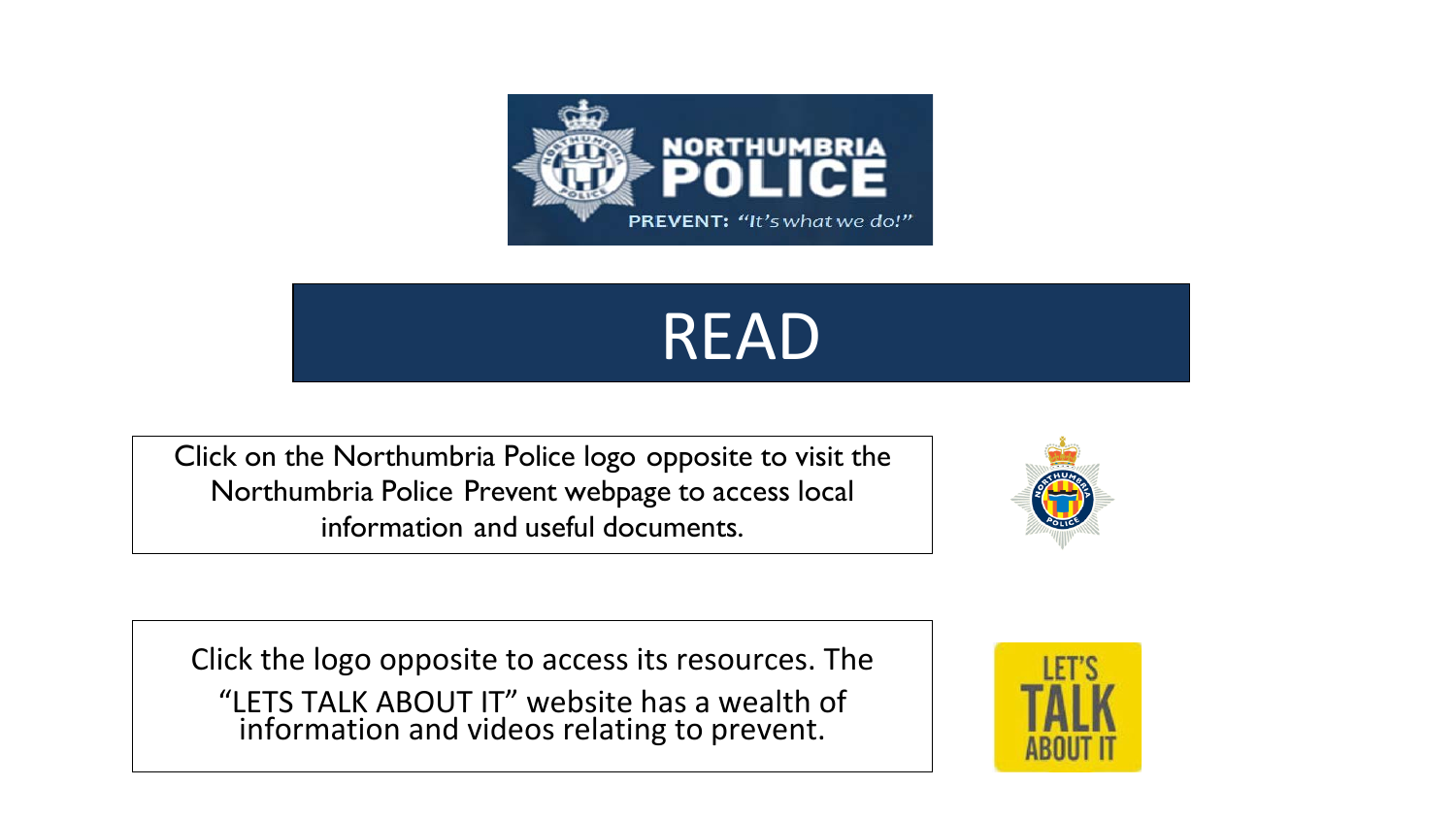Click on the link to access the Counter Terrorism Policing website.

Chief Superintendent Nick Adams National Prevent Coordinator gives an overview of safeguarding vulnerable people.



 Click on the link to access the new Act Early website where you will find advice and support relating to Prevent.

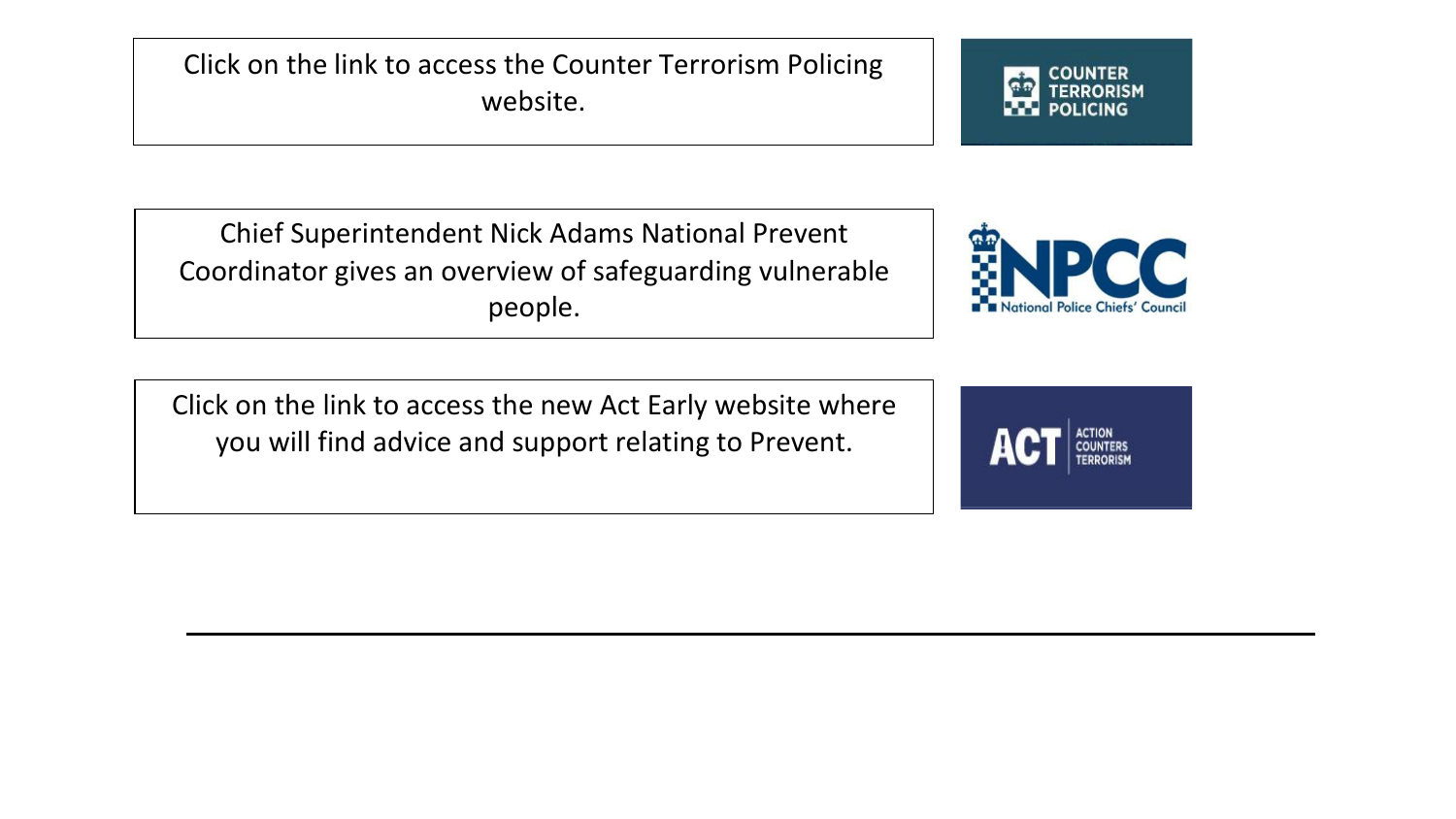

Introduction to Prevent



Hollyoaks enlisted the help of Prevent to tell a far right radicalisation storyline. This video tells the real life story behind it, and explains how to get help if you fear someone you know is at risk. Chief Superintendent NickAdamsthe National Prevent Coordinator gives an insight into Prevent within the video.

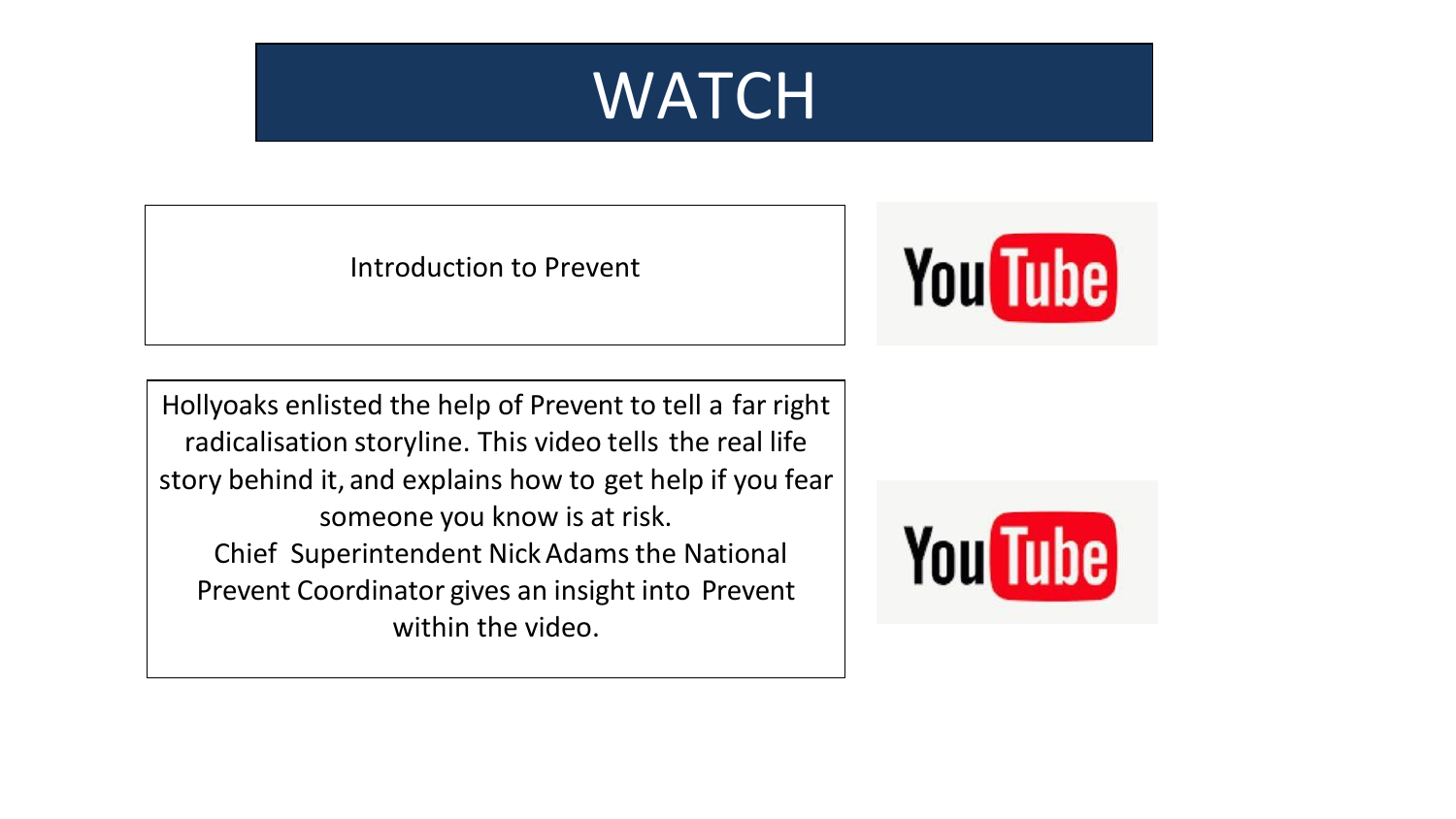This video shows how easy it can be for anyone to become vulnerable to extremists operating online, looking to radicalise young and impressionable individuals.



My story: How I was radicalised. In these series of short films, John (not his real name), tells how he was groomed. Many signs and opportunities were missed until his behaviour was reported and he went through the Prevent process.

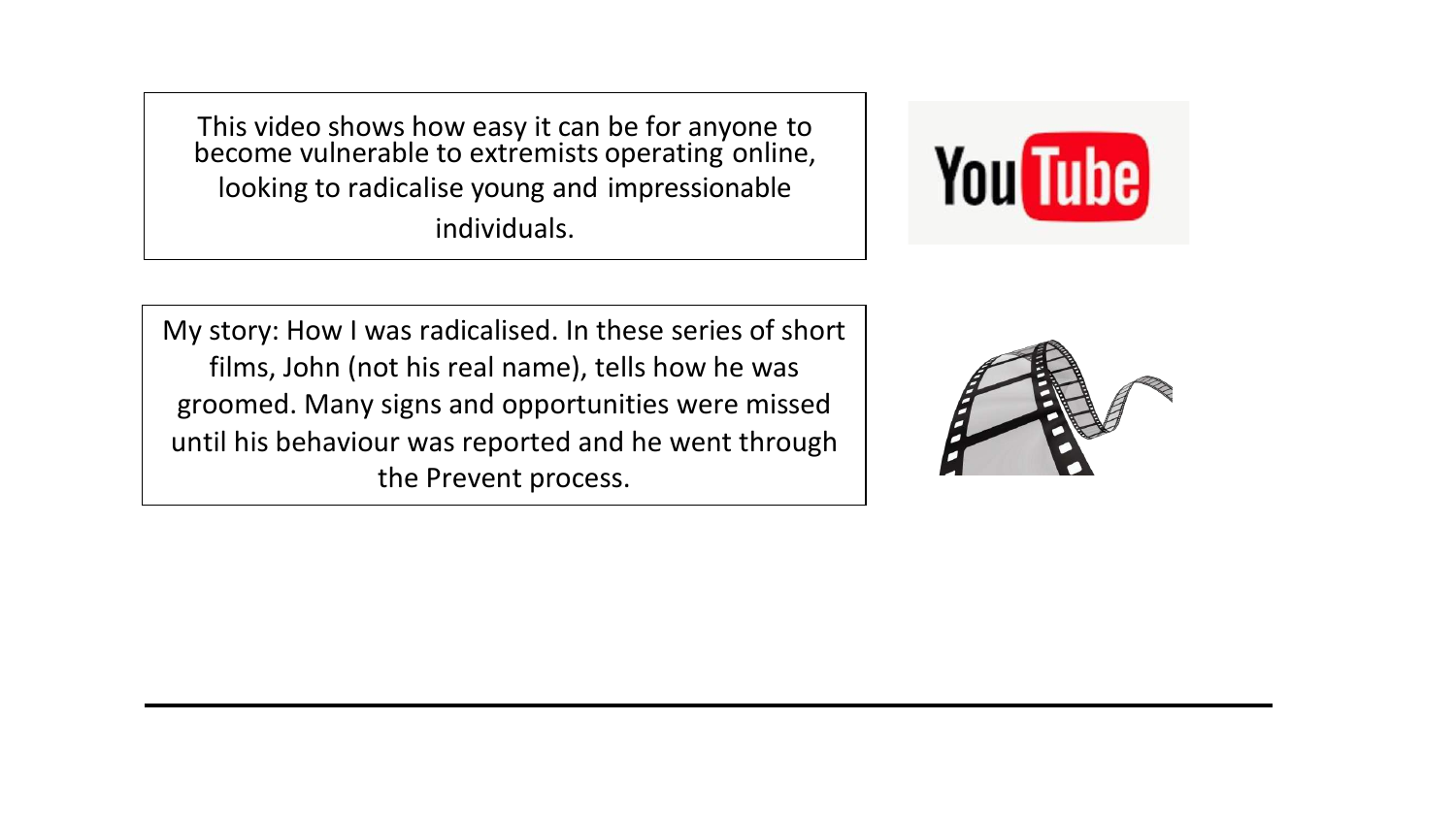## LEARN

Prevent Government E-Learning



Prevent referrals and how to fill them out



Click on the link to access a signs and symbols database

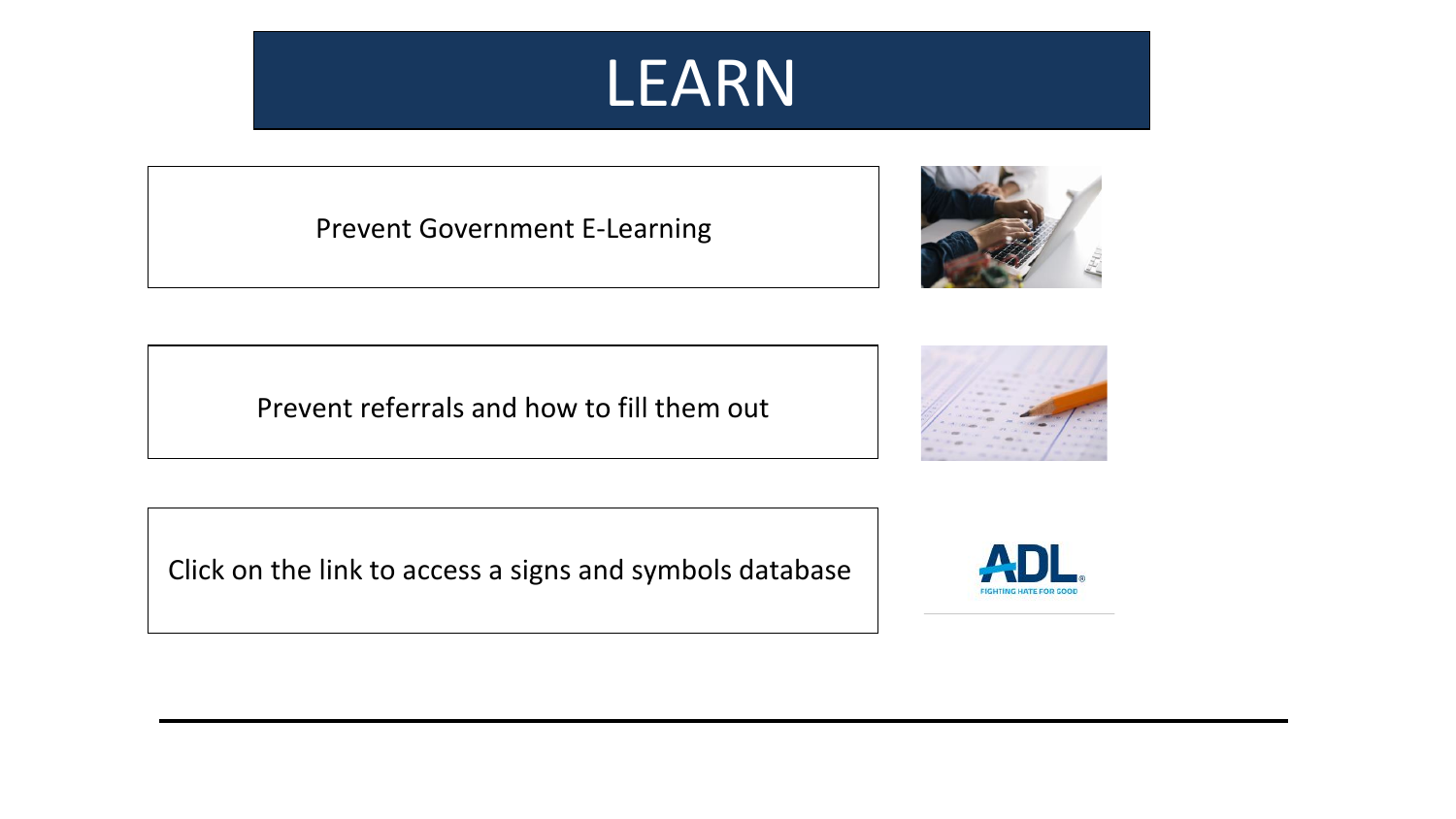# **PREVENT**

**Prevent is about working together to safeguard and support those vulnerable to radicalisation.**

#### **Notice –**

Identify that a vulnerable person may be radicalised or drawn into terrorism.

#### **Check –**

Ask relevant questions, speak with Designated Safeguarding Lead/ colleagues for advice.

#### **Share –**

Share with local authority adult/ children safeguarding via safeguarding referral process.



www.northumbria.police.uk northumbriapolice → o northumbriapol